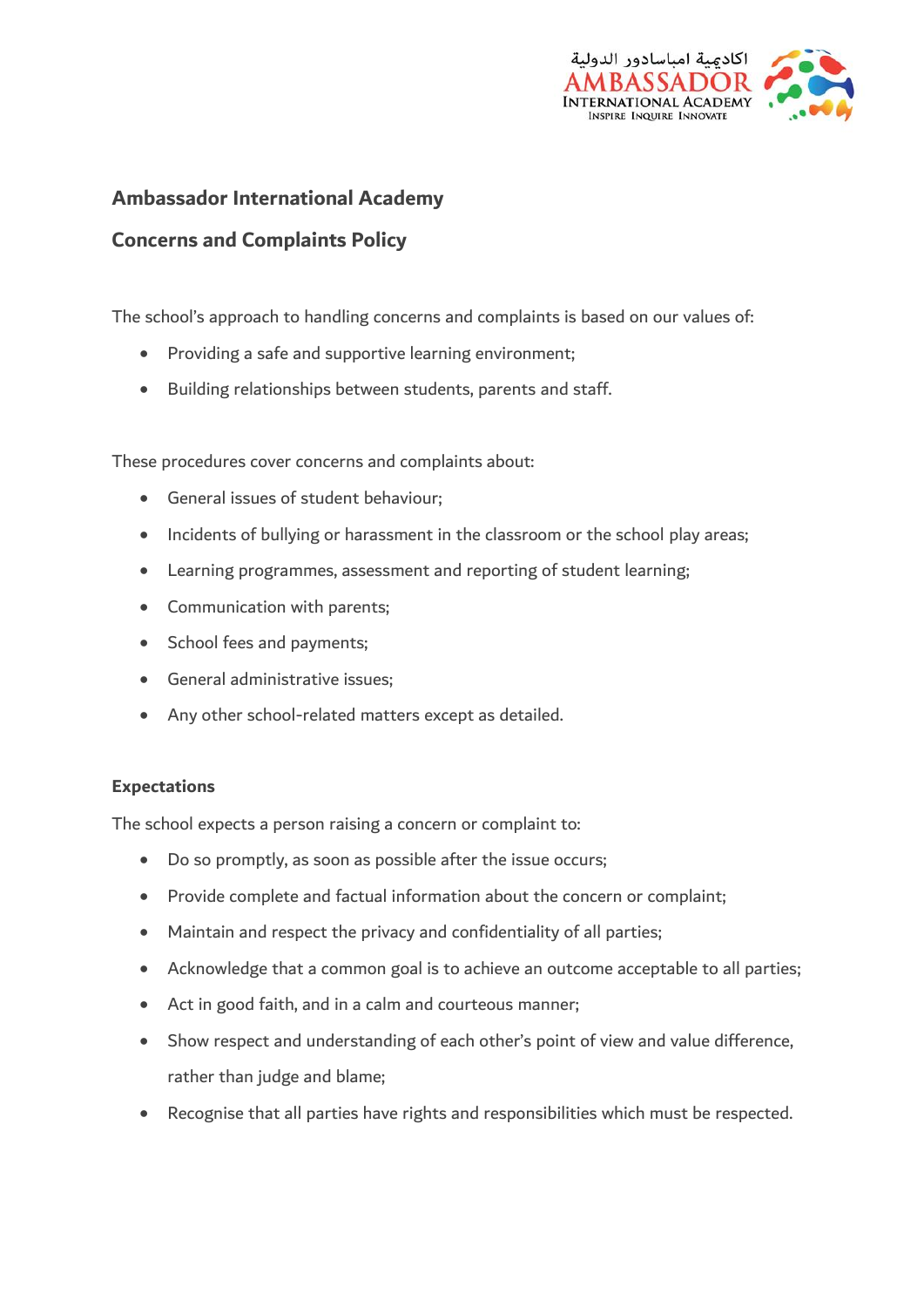The school will address any concerns and complaints received from parents:

- Courteously:
- Efficiently;
- Fairly:
- Promptly, or within the timeline agreed with the person with the concern or complaint.

## **Raising Concerns or Complaints**

In the first instance, a complaint should be made to the school. The complainant should telephone, visit or write to:

- The student's teacher about learning issues and incidents that happened in their class or group;
- The Team Leader if students from several classes are involved;
- The Principal about issues relating to school policy, school management, staff members or very complex student issues.

For contact details for any staff member, call the office on +971 50 846 4899.

If you are not sure who to contact, contact the Principal on principal@aiadubai.com.

For complaints about the Principal, the complainant should contact the CEO, Mr Kamal Kalwani.

## **Managing Parent Concerns and Complaints Information**

The school will record the following details of all complaints received:

- The name and contact details (with permission) of the person with a concern or complaint;
- The date the concern was expressed or complaint made;
- The form in which the concern or complaint was received (such as face-to-face, by telephone, in writing, by email);
- A brief description of the concern or complaint;
- Details of the school staff member responding to the concern or complaint;
- Action taken on the concern or complaint;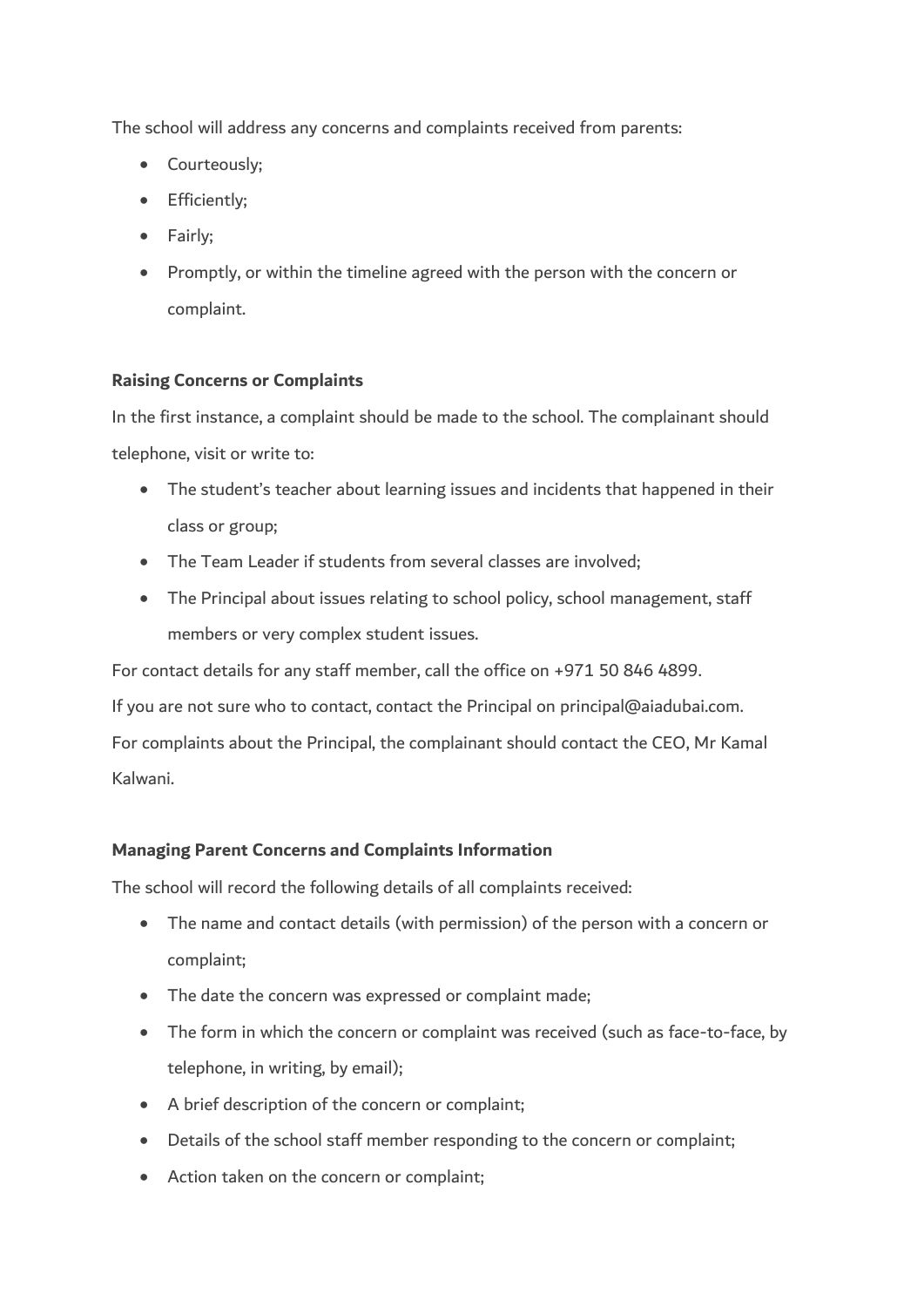• The outcome of action taken on the concern or complaint

 Any recommendations for future improvement in the school's policy or procedures. However, in the first instance when a complaint is easily resolved in a telephone call, a brief note will be made in the school's/principal's/teacher's diary recording the issue and the resolution.

#### **Addressing Concerns or Complaints**

The school will make every effort to resolve concerns and complaints before involving external organisations.

The school will give a complainant a copy of its complaints procedures.

The school will determine whether a concern or complaint should be managed through the school's concerns and complaints process or through other complaints processes of the KHDA.

All complaints will be noted and acted on promptly by the staff member who receives the complaint.

The school will acknowledge all complaints made in writing and provide the complainant with a timeline for investigating the complaint.

The Principal or the Heads of School will investigate all complaints and will provide a response to the complainant. The complainant will receive regular updates. Concerns and complaints about general school matters (such as the timing of events, school policies and facilities) will be addressed by the Principal or a relevant staff member. The school will make every attempt to resolve a concern or complaint as quickly as possible. If your complaint involves many students and a range of issues, the school will need more time to investigate and resolve it.

Should the complaint involve complex issues, the school might need to take advice from the KHDA which may take more time. The school will tell the complainant the new timeline for addressing the complaint and the reasons for any delays. In all cases, the school will try to resolve a concern or complaint within 7 school days.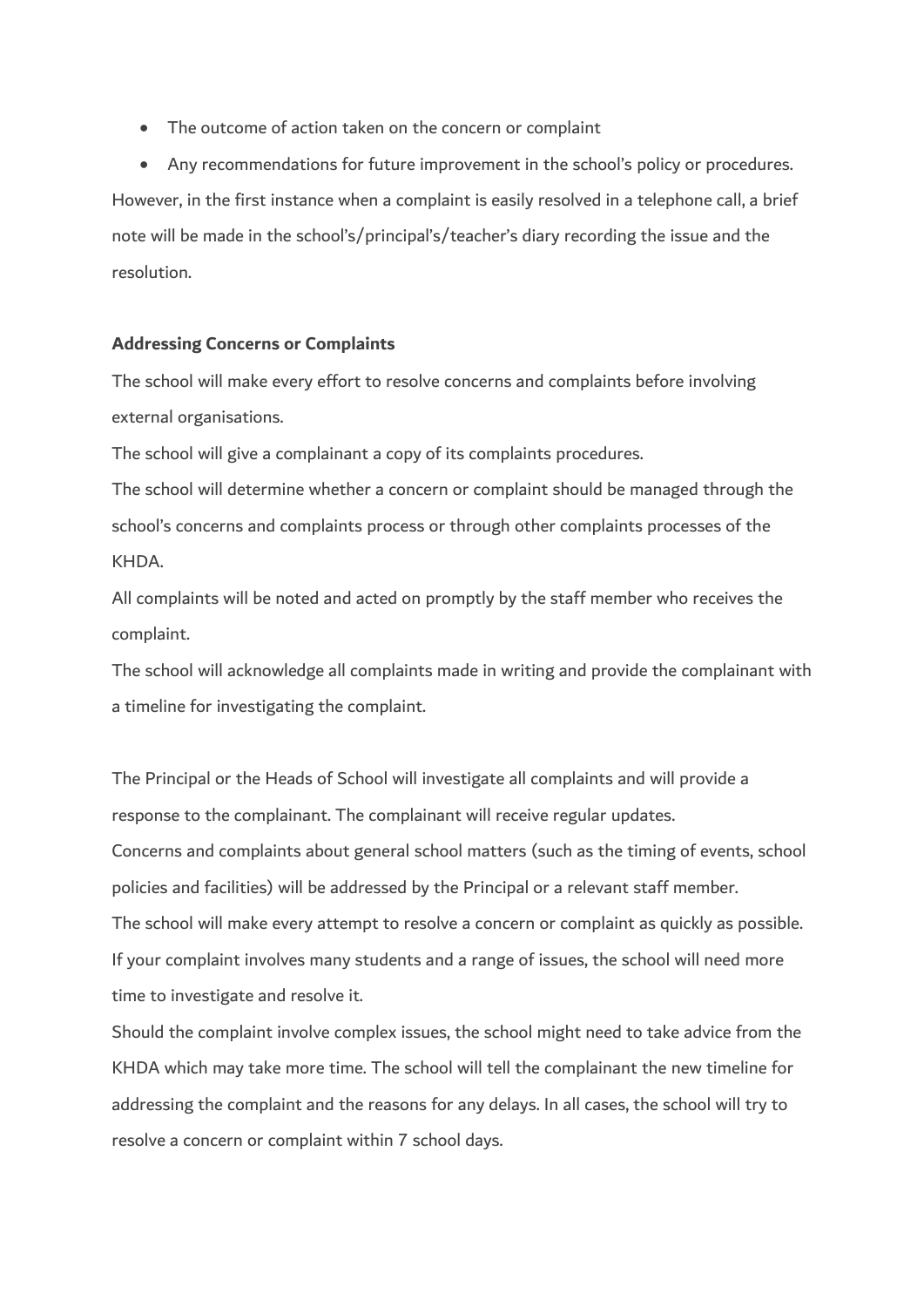### **Remedies**

If a concern or complaint is substantiated in whole or part, the school will offer an appropriate remedy. For example, at its discretion and depending on the circumstances, the school might offer:

- An explanation or further information about the issue
- Mediation, counselling or other support
- An apology, expression of regret or admission of fault
- To change its decision
- To change its policies, procedures or practices
- To cancel a debt (such as for school payments)
- A fee

The school will implement the remedy as soon as practicable.

### **Referral of Concerns or Complaints**

If a person with a concern or complaint is not satisfied with the outcome determined by the school, they should contact the KHDA.

## **Communication and Training**

The school will make information about procedures for addressing concerns and complaints readily available to parents and the school community, in clear and easy-to-understand language and, where appropriate, in a range of community languages and formats that are accessible to everyone so that no-one is disadvantaged.

The information will include:

- How a person can make a complaint;
- The person's responsibilities;
- Information to be provided by the person;
- Who the person should contact and their contact details;
- The process and time frames for managing;